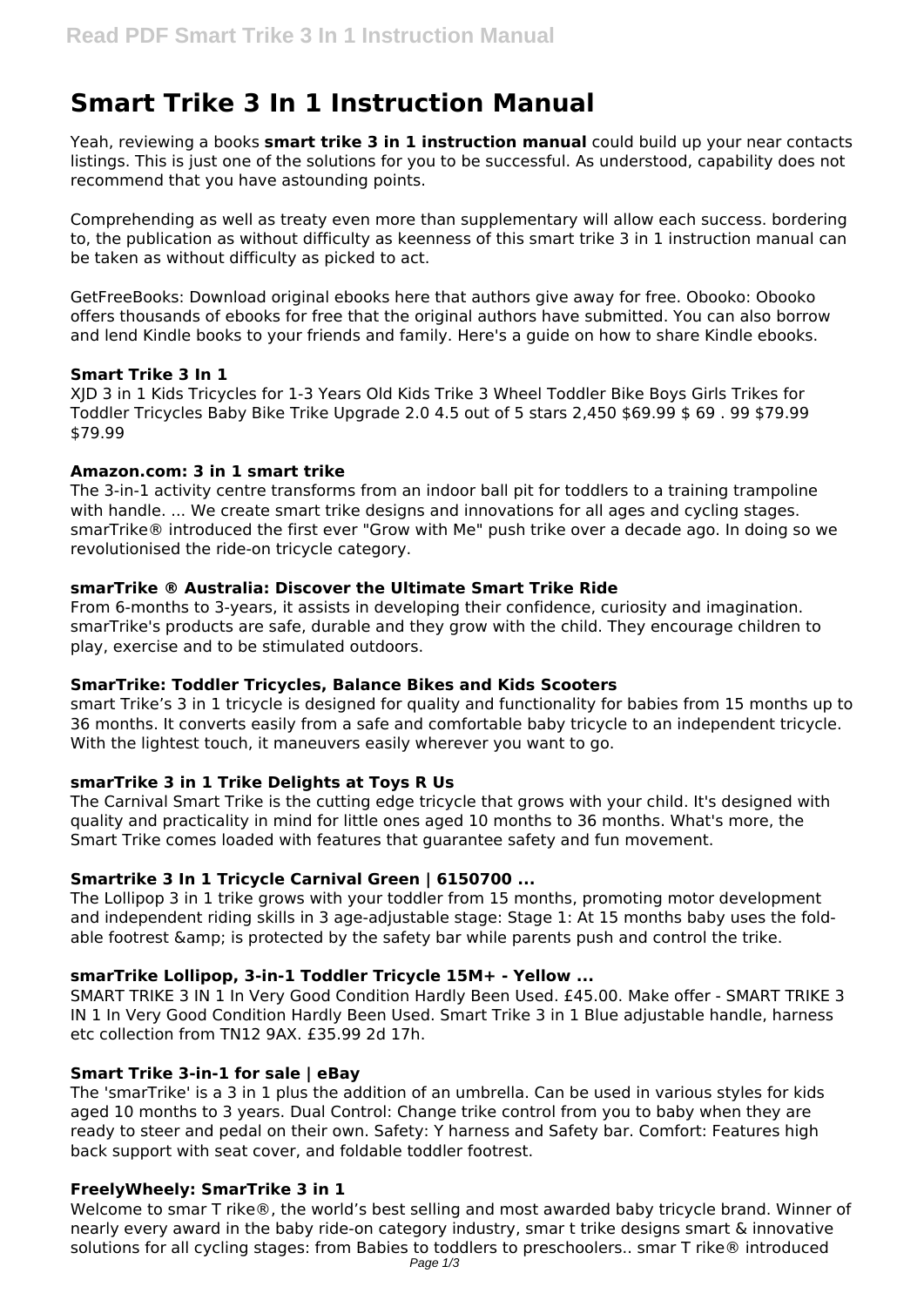the first ever baby tricycle that had an easily steerable parent handle that enabled parents to ...

## **Baby Trike – The New Best Smart Trike for Your Toddler ...**

The SmarTrike® STR3P 6-in-1 Trike is a fully-folding, stroller certified, baby tricycle. Designed to grow with your baby from 10-36 months, it folds up compactly, making it the ideal travel choice for families. Our Touch Steering® patent gives the parent effortless manoeuvring control over the toddler trike: lightly touch the parent handle and the push tricycle intuitively steers in the ...

## **smarTrike STR3 P Folding Tricycle - Red - Smart Trike**

Starting in stage 1, parents have all the control. As it evolves, this toddler tricycle transforms into a fully kid-operated trike by stage 4 that they'll be dying to ride! See for yourself. Get Outside on a Push Tricycle. The smart trike 3 in 1 toddler tricycle has kids begging to get off the couch and go outdoors. Finally, a toy that parents ...

## **Looking for a Kids Tricycle? Try the Classic Trikes by ...**

Smart trike Sport 3 in 1 multi features tricycle gives babies a safe way of traveling from the early baby ages. It grows with the child from 10 months up to the age of 3 years helping develop motor skills and letting them experience a sense of adventure.

## **Amazon.com: smarTrike 1790200 Baby Tricycle, Pink: Toys ...**

SmarTrike 3-in-1 Breeze Trike Enjoy the fresh Breeze; with this great value trike Patented Touch Steering Technology® for easy maneuvering together with rubber wheels enable smooth rides. Enhanced safety features such as non-slip pedals, a safety b

## **SmarTrike 3-in-1 Breeze Trike | Toys R Us Online**

SMART TRIKE 3 IN 1 In Very Good Condition Hardly Been Used. £50.00. Collection in person. or Best Offer. smarTrike smarTfold 500 Folding 7in 1 Baby Tricycle 9-36 Month Smart Trike Green. 4.5 out of 5 stars (4) 4 product ratings - smarTrike smarTfold 500 Folding 7in 1 Baby Tricycle 9-36 Month Smart Trike Green.

# **smarTrike Trikes Tricycles & Trikes | eBay**

Smart Trike Breeze 3-in-1 Tricycle. Smart Trike. Smart Trikes's 3 in 1 Touch Streering tricycle is designed for quality and functionality for babies from 10 months up to 36 months. (7) Quantity:-+ Can we help? + Help Centre. Track Your Order. Free Shipping Options. Return Centre.

# **Smart Trike Breeze 3-in-1 Tricycle | Walmart Canada**

The 3 stages of our Smart trike 3 in 1 breeze model: Baby tricycle with push handle: – use the parent handle to glide your baby while he/she sits in the high-quality seat! (15 months and up) Training trike – the perfect stage tricycle for 2 year old kids who are ready to start pedaling!

# **smarTrike Lollipop, 3-in-1 Toddler Tricycle 15M+ - Green ...**

The trike even includes a handy bucket on the back, great for a drink or a teddy to join the child on their journeys around the garden or park. 3-in-1 Smart Trike Deluxe is a wonderful way to encourage exercise and outdoor play.

## **SmarTrike Deluxe 3-in-1 - Green: Amazon.co.uk: Toys & Games**

Kiddo Smart 4 in 1 Kids Children Trike Tricycle with Rotating Seat, Rear Brake and Sun Canopy (Pink) NEW AND IMPROVED KIDDO 4IN1 TRIKE - NOW WITH Visa mer. 1 122 kr inkl. frakt. 1 020 kr. Till butik. smarTrike Spirit Trike Baby Tricycle for 1 Year Old, Blue. GROW WITH ME. The smarTrike Spirit is an exci Visa mer.

# **Smart trike tricycle 3 in 1 • Hitta det lägsta priset hos ...**

Alibaba.com offers 1,033 smart trike 3 in 1 green products. About 20% of these are Ride On Car, 0% are Other Toys & Hobbies. A wide variety of smart trike 3 in 1 green options are available to you, such as plastic type, power, and type.

## **smart trike 3 in 1 green, smart trike 3 in 1 green ...**

SMART TRIKE 3-IN-1 TRICYCLE Road Tested by Eloise - Duration: 1:13. Eloise and Luke Chandler 24,113 views. 1:13. smarTrike Touch Steering Boutique 4-In-1 - Duration: 0:32.